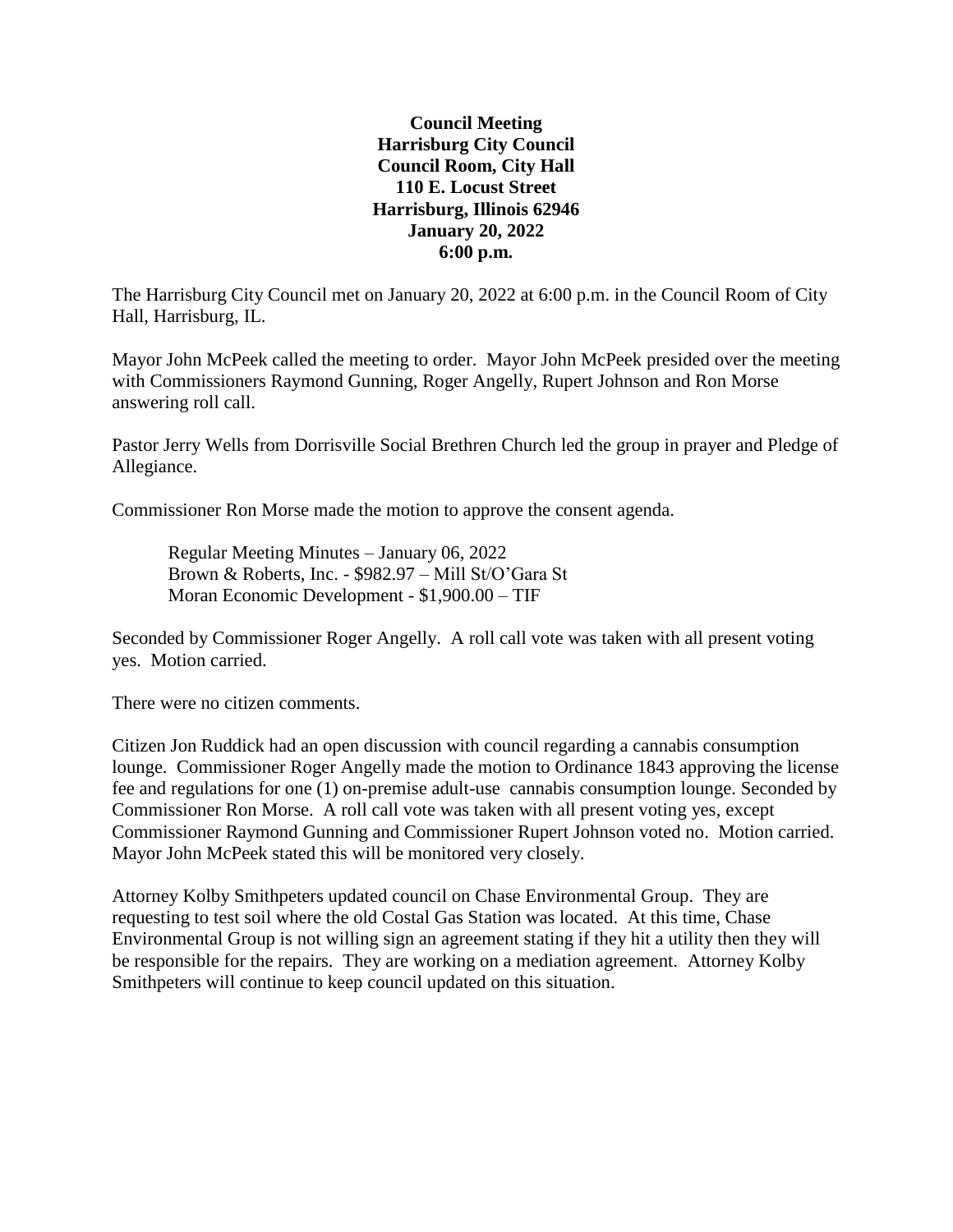Attorney Kolby Smithpeters and council discussed the Casey's General Store property. Casey's General Store wants the property taxes paid in order to give the building to the city. Mayor John McPeek stated the funds will come from the uptown TIF. Commissioner Roger Angelly made the motion to enter into an agreement to purchase Casey's General Store on Poplar Street for \$20,957.82. Seconded by Commissioner Rupert Johnson. A roll call vote was taken with all present voting yes. Motion carried.

Attorney Kolby Smithpeters presented four dilapidated properties to council. He stated there are more that need tore down, but for funding reasons the city will start with the following four: 315 E. Poplar Street, 700 N. Main Street, 1 Marshall Street, 727 W. Sloan Street. Commissioner Roger Angelly made the motion to authorize Attorney Kolby Smithpeters begin the process for demolition of 315 E. Poplar Street, 700 N. Main Street, 1 Marshall Street, 727 W. Sloan Street. Seconded by Commissioner Raymond Gunning. A roll call vote was taken with all present voting yes. Motion carried. Mayor John McPeek stated he is aware of additional properties that needs to be addressed.

Commissioner Raymond Gunning stated the Police Department is running out of storage space. His department had budgeted \$15,000 for a gun range which the city longer has to building because SIC has since built a gun range for the area local law enforcement agencies.

Commissioner Raymond Gunning made the motion to authorize the City Clerk to advertise for sealed bids regarding an extension of the Police building located on veteran's drive. Sealed bids must be turned in to the City Clerk no later than February 01, 2022 by 2:00 p.m. For detailed specs, please contact the Police Department at 618-252-4528. Seconded by Commissioner Roger Angelly. A roll call vote was taken with all present voting yes. Motion carried.

Fire Chief John Gunning stated his department received two phone calls over the weekend for active labors. A baby boy was delivered in the home of the call. They then received a call at 3:00 a.m. for an active labor. The baby was delivered in route to the hospital. Babies and mothers are doing fine. The employees involved will receive a certificate and recognition from Deaconess Hospital.

Commissioner Roger Angelly made the motion to hire Logsdon Church for the Sewer Department starting at \$19.685 effective February 16, 2022 pending the passing of his physical and drug screen. Seconded by Commissioner Raymond Gunning. A roll call vote was taken with all present voting yes. Motion carried.

Commissioner Roger Angelly encouraged the citizens to go by and see the progress that has been made at the Malan Junior High. It looks much better.